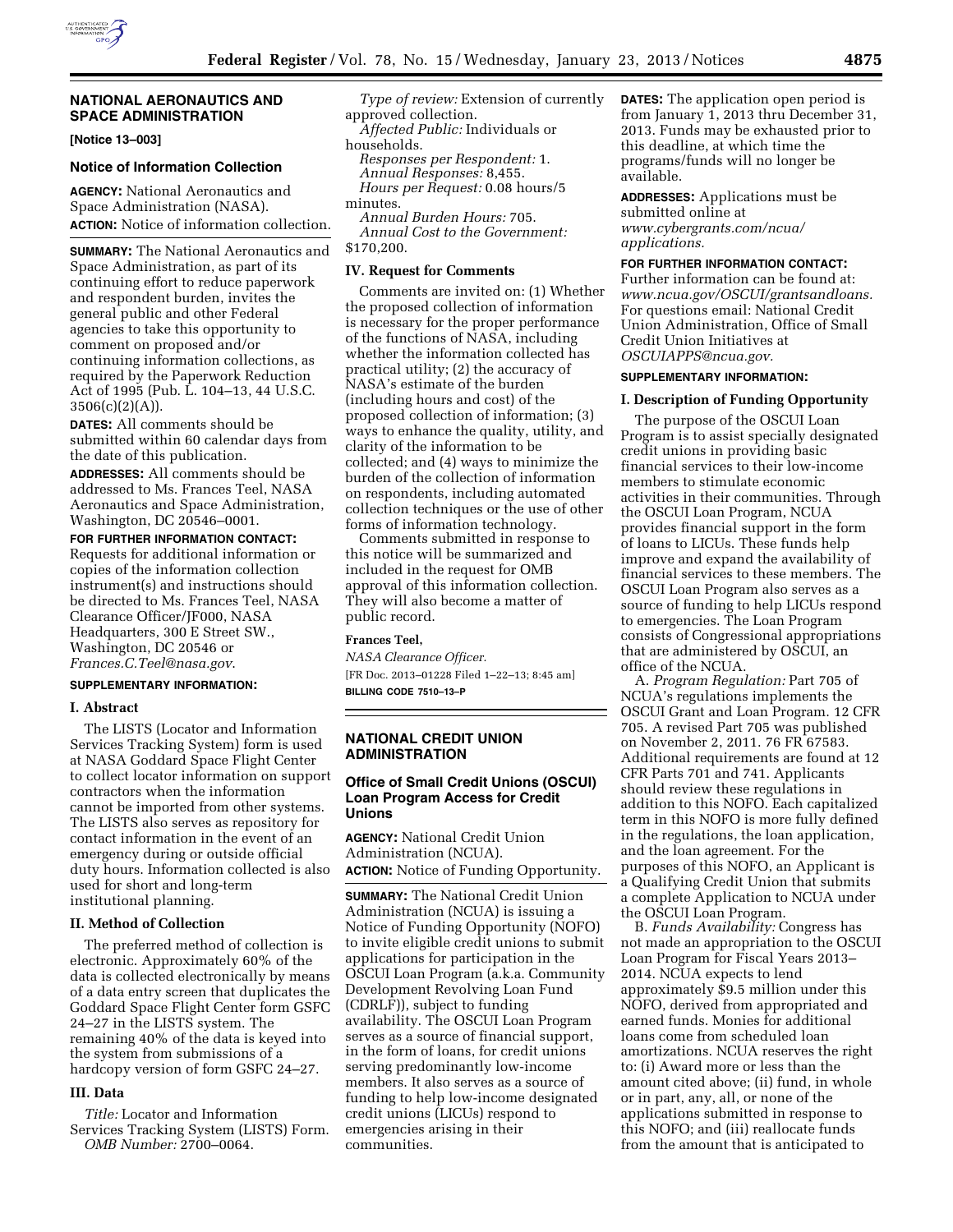be available under this NOFO to other programs, particularly if NCUA determines that the number of awards made under this NOFO is fewer than projected.

### **II. Description of Loan Program**

OSCUI loans are made to LICUs that meet the requirements in the program regulation and this NOFO, subject to funds availability. OSCUI loans are generally made at lower than market interest rates.

A. *Eligibility Requirements:* The regulations specify the requirements a credit union must meet in order to be eligible to apply for assistance under this NOFO. See 12 CFR 705.

Following are additional requirements for participating in the Loan Program under this NOFO. In short, an Applicant must:

 $\circ$  Be a Qualifying Credit Union (QCU); Æ

 Meet the underwriting standards and program requirements specified in the Regulations and this NOFO; and

Æ Complete and submit an Application (see Section III. of this NOFO for additional information).

1. *Low Income Credit Union Designation:* A credit union must be a LICU, or equivalent in the case of a Qualifying State-chartered Credit Union, in order to participate in the OSCUI Grant and Loan Program. Requirements for obtaining the designation are found at 12 CFR § 701.34.

B. *Permissible Uses of Funds:* NCUA will consider requests for funds consistent with the purpose of the OSCUI Loan Program. 12 CFR § 705.1. A non-exhaustive list of examples of permissible uses or projects of loan proceeds are contained in § 705.4 of the regulation, and include: (i) Development of new products or services for members including new or expanded share draft or credit card programs; (ii) Partnership arrangements with community based service organizations or government agencies; (iii) Loan programs, including, but not lmited to, micro business loans, payday loan alternatives, education loans, and real estate loans; (iv) Acquisition, expansion or improvement of office space or equipment, including branch facilities, ATMs, and electronic banking facilities; and (v) Operational programs such as security and disaster recovery.

NCUA will consider other proposed uses of funds that in its sole discretion it determines are consistent with the purpose of the OSCUI Loan Program, the requirements of the regulations, and this NOFO.

C. *Terms:* The specific terms and conditions governing a loan will be established in the loan documents each Participating Credit Union will sign prior to disbursement of funds. Following are the general loan terms under the program.

1. *Maximum Loan Amount:* NCUA expects that most loans made under this NOFO will be in an amount less than or equal to \$300,000. NCUA has determined that loans of this size will help maximize allocation of this limited resource among many credit unions. However, NCUA will consider funding requests in excess of \$300,000 from Applicants that demonstrate the need and capability to effectively deploy such funding; and have a high probability of realizing significant impact, while maintaining financial and operational soundness. NCUA may consider other factors for the approval of funding requests in excess of \$300,000 and will be assessed on a case-by-case basis. See Section III and IV of this NOFO for additional information.

2. *Maturity:* Loans will generally mature in five years. A credit union may request a shorter loan period, but in no case will the term exceed five years.

3. *Interest:* The interest rate on loans is governed by the Loan Interest Rate Policy, which can be found on NCUA's Web site at *[www.ncua.gov/OSCUI/](http://www.ncua.gov/OSCUI/GrantsandLoans)  [GrantsandLoans.](http://www.ncua.gov/OSCUI/GrantsandLoans)* 

4. *Repayment:* All loans must be repaid to NCUA regardless of how they are accounted for by the Participating Credit Union.

(a) *Principal:* The entire principal is due at maturity.

(b) *Interest:* Interest is due in semiannual payments beginning six months after the initial distribution of the loan.

(c) *Principal Prepayment:* There is no penalty for principal prepayment. Principal prepayments may be made as often as monthly.

D. *Conditions:* 

1. *Loan Agreements:* Each Participating Credit Union under this NOFO must enter into agreement with NCUA before NCUA will disburse loan funds. The agreement documents include, for example, a promissory note, loan agreement, and security agreement (if applicable). For further information, see Section VI. of this NOFO.

2. *Matching Funds:* Part 705.5(g) of NCUA's regulations describe the overall requirements for matching funds. NCUA, in its sole discretion, may require matching funds of an Applicant, on a case-by-case basis depending on the financial condition of the Applicant. NCUA anticipates that most Applicants will not be required to obtain matching funds. However, each Applicant should address in the Application its strategy for raising matching funds if NCUA

determines matching funds are required (see 12 CFR Part 705 and the Application for additional information).

(a) *Matching Funds Requirements:*  The specific terms and covenants pertaining to any matching funds requirement will be provided in the loan agreement of the Participating Credit Union. Following, are general matching requirements. NCUA, in its sole discretion, may amend these requirements depending upon its evaluation of the Applicant, but in no case will the amended requirements be greater than the conditions listed below.

(i) The amount of matching funds required must generally be in an amount equal to the loan amount.

(ii) Matching funds must be from nongovernmental member or nonmember share deposits.

(iii) Any loan monies matched by nonmember share deposits are not subject to the 20% limitation on nonmember deposits under § 701.32 of NCUA's regulations.

(iv) Participating Credit Unions must maintain the outstanding loan amount in the total amount of share deposits for the duration of the loan. Once the loan is repaid, nonmember share deposits accepted to meet the matching requirement are subject to § 701.32 of NCUA's regulations.

(b) *Criteria for Requiring Matching Funds:* NCUA will use the following criteria to determine whether to require an Applicant to have matching funds as a condition of its loan.

(i) CAMEL Composite Rating

(ii) CAMEL Management Component Rating

(iii) CAMEL Asset Quality

(iv) Regional Director Concurrence (v) Net Worth Ratio

(c) *Documentation of Matching Funds:* NCUA may contact the matching funds source to discuss the matching funds and the documentation that the Applicant has provided. If NCUA determines that any portion of the Applicant's matching funds is ineligible under this NOFO, NCUA, in its sole discretion, may permit the Applicant to offer alternative matching funds as a substitute for the ineligible matching funds. In this case: (i) the Applicant must provide acceptable alternative matching funds documentation within 10 business days of NCUA's request.

3. *Compliance with Past Agreements:*  In evaluating funding requests under this NOFO, NCUA will consider an Applicant's record of compliance with past agreements, including any deobligation of funds. NCUA, in its sole discretion, will determine whether to consider an Application from an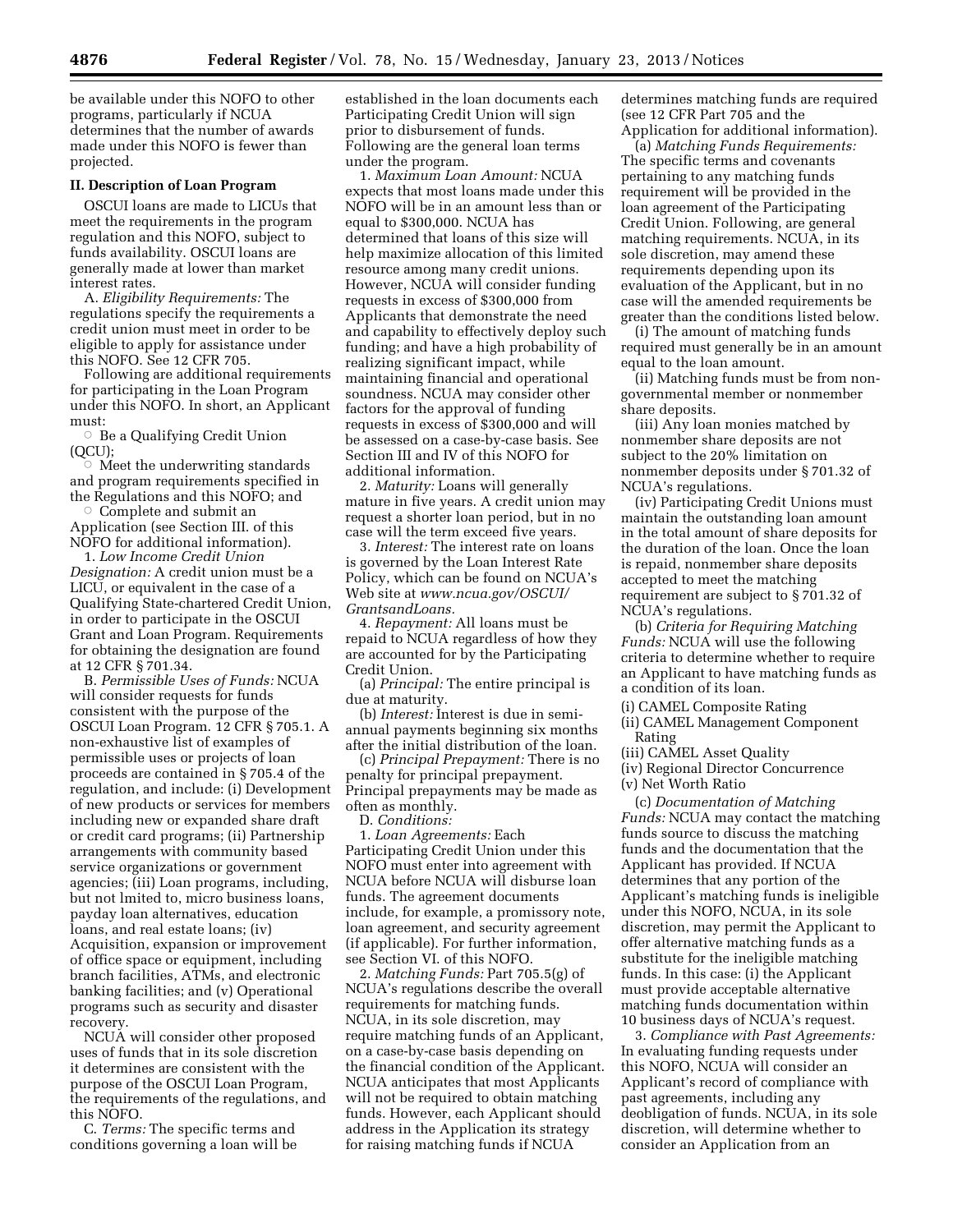Applicant with a past record of noncompliance, including any deobligation (i.e. removal of unused awards) of funds.

(a) *Default Status:* If an Applicant is in default of a previously executed agreement with NCUA, NCUA will not consider an Application for funding under this NOFO.

(b) *Undisbursed Funds:* NCUA may not consider an Application if the Applicant is a prior awardee under the OSCUI Grant Program and has unused grant awards as of the date of Application.

#### **III. Application Requirements**

A. *Application Form:* The application and related documents can be found on NCUA's Web site at *[www.ncua.gov/](http://www.ncua.gov/OSCUI/GrantsandLoans)  [OSCUI/GrantsandLoans.](http://www.ncua.gov/OSCUI/GrantsandLoans)* 

B. *Minimum Application Content:*  Each Applicant must complete and submit information regarding the applicant and requested funding. In addition, applicants will be required to certify applications prior to submission.

1. *DUNS Number:* Based on an Office of Management and Budget (OMB) policy directive effective October 31, 2003, credit unions must have a Data Universal Numbering System (DUNS) number issued by Dun and Bradstreet (D&B) in order to be eligible to receive funding from the OSCUI Loan Program. NCUA will not consider an Application that does not include a valid DUNS number. Such an Application will be deemed incomplete and will be declined. Information on how to obtain a DUNS number may be found on D&B's Web site at *[http://fedgov.dnb.com/](http://fedgov.dnb.com/webform)  [webform](http://fedgov.dnb.com/webform)* or by calling D&B, toll-free, at 1–866–705–5711.

2. *Employer Identification Number:*  Each Application must include a valid and current Employer Identification Number (EIN) issued by the U.S. Internal Revenue Service (IRS). NCUA will not consider an application that does not include a valid and current EIN. Such an Application will be deemed incomplete and will be declined. Information on how to obtain a EIN may be found on the IRS's Web site at *[www.irs.gov.](http://www.irs.gov)* 

3. *Abbreviated Application:* An Applicant requesting a loan amount of \$300,000 or less is permitted to complete a short online application form that limits the amount of required narrative responses. The required narratives will address the proposed use of funds; the credit union's ability to obtain matching funds, if required; and how the credit union will assess the impact of the funding.

4. *Narrative Responses:* Each Application must include the narratives

listed below. Applicants must adhere to character limitations contained in the Application. NCUA will not read or consider narrative comments beyond the limits specified. Additionally, NCUA will read only information requested in the Application and will not read attachments that have not been requested in this NOFO or the Application.

(a) *Use of Funds:* A narrative describing how it intends to use the loan proceeds. The narrative should demonstrate that the loan will enhance the products and services the credit union provides to its members. It also should describe how those enhanced products and services will support the economic development of the community served by the credit union.

(b) *Matching Funds:* A narrative describing its strategy for raising matching funds from non-federal sources if matching funds are required.

5. *Large Loans:* An Applicant requesting a loan in excess of \$300,000 is required to complete an online application form that contains additional narrative comments supporting such request. The additional narrative consists of a business plan.

(a) *Business Plan:* As detailed in Part 705 of NCUA's regulations, the business plan must: describe the community's need for financial products and services and the Applicant's need for funding; summarize the services, financial products, and services provided by the Applicant; describe the Applicant's involvement with other entities; describe the credit union's marketing strategy to reach members and the community; and include financial projections.

6. *Non-federally Insured Applicants:* 

(a) *Additional Application Requirements:* Each Applicant that is a non-federally insured, state-chartered credit union must submit additional application materials. These additional materials are more fully described in § 705.6(b)(3) of NCUA's regulations and in the Application.

(b) *Examination by NCUA:* Nonfederally insured, state-chartered credit unions must agree to be examined by NCUA. The specific terms and covenants pertaining to this condition will be provided in the loan agreement of the Participating Credit Union.

C. *Submission of Application:* Under this NOFO, Applications must be submitted online at *[www.cybergrants.com/ncua/](http://www.cybergrants.com/ncua/applications) [applications](http://www.cybergrants.com/ncua/applications)*.

#### **IV. Application Review**

#### *A. Review Process*

1. *Eligibility and Completeness Review:* NCUA will review each Application to determine whether it is complete and that the Applicant meets the eligibility requirements described in the Regulations and Section II of this NOFO. An incomplete Application or one that does not meet the eligibility requirements will be declined without further consideration.

2. *Substantive Review:* After an Applicant is determined eligible and its Application is determined complete, NCUA will conduct a substantive review in accordance with the criteria and procedures described in the Regulations and this NOFO. NCUA reserves the right to contact the Applicant during its review for the purpose of clarifying or confirming information contained in the Application. If so contacted, the Applicant must respond within the time specified by NCUA or NCUA, in its sole discretion, may decline the application without further consideration.

3. *Evaluation and Scoring:* The evaluation criteria are more fully described in § 705.6 of NCUA's regulations. NCUA will evaluate each Application that receives a substantive review on the four criteria categories described in the regulation: Financial Performance, Compatibility, Feasibility, and Examination Information and Concurrence from Regional Director of Qualifying Credit Unions.

(a) *Assessment of Impact:* The Compatibility criteria will take into consideration the extent of community need and projected impact of the funding on the Applicant's members and community.

(b) *Effective Strategy:* The Feasibility criteria will take into consideration the quality of the Applicant's strategy and its capacity to execute the strategy as demonstrated by its past performance, partnering relationships, and other relevant factors.

(c) *Evaluating Prior Award Performance:* For prior participants of the OSCUI Grant and Loan Program, loans may not be awarded if the participant: (i) is noncompliant with any active award; (ii) failed to make timely loan payments to NCUA during fiscal years prior to the date of Application; and (iii) had an award deobligated (i.e. removal of unused awarded funds) during fiscal years prior to the date of Application.

4. *Input from Examiners:* NCUA will not approve an award to a credit union for which its NCUA regional examining office or State Supervisory Agency